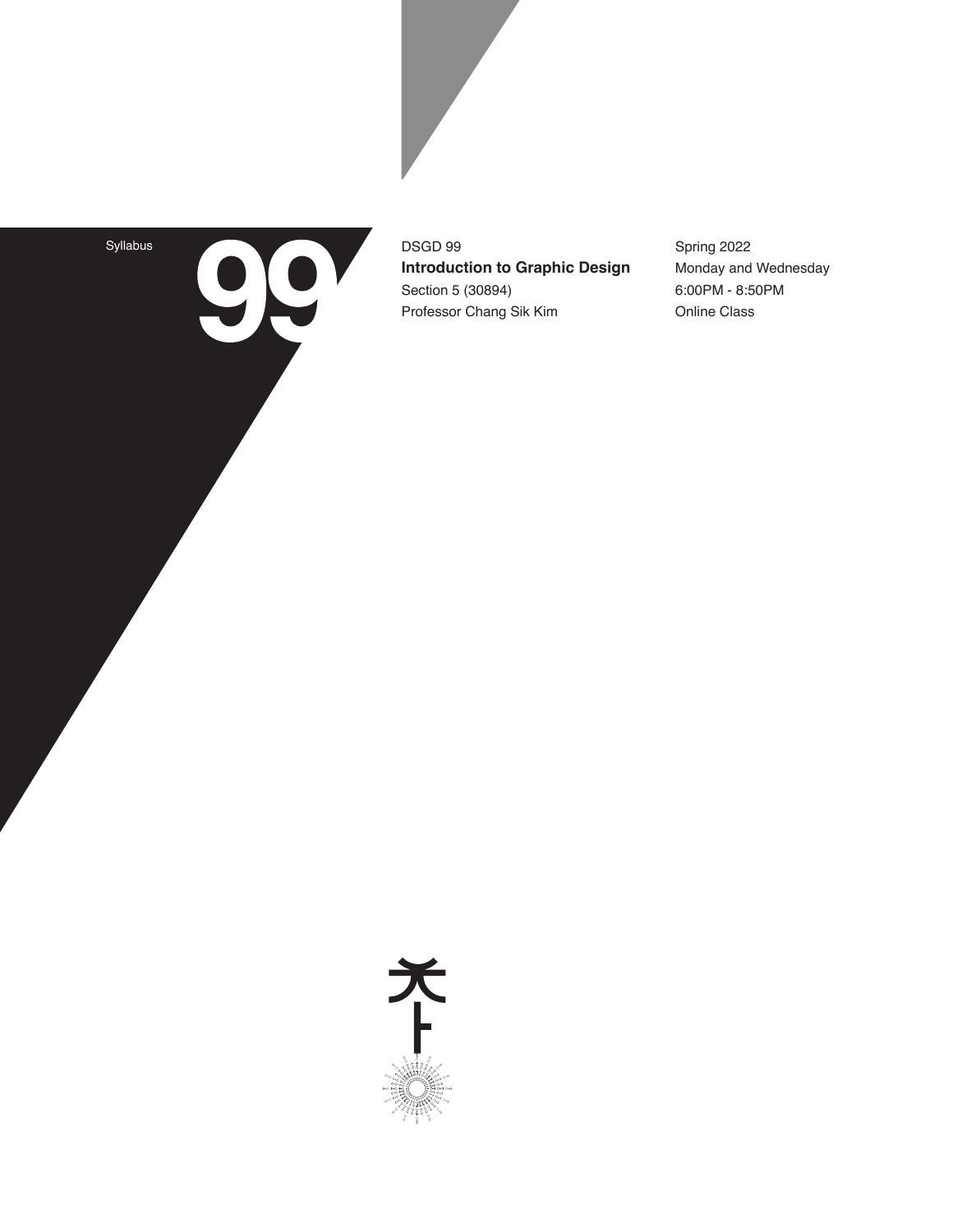Chang Kim Professor Graphic Design

Department of Design San Jose State University 229 Art Building 408.924.4382 chang.kim@sjsu.edu

Office Hours: (Zoom meeting by appointment only) Mondays and Wednesdays 3:00PM~4:00PM

https://sjsu.zoom.us/j/82757975540?pwd =M3JNcFVYbjkzYVdXbWNTOTBQeXc1 dz09 Password: 111883

You are responsible for regularly checking with the messaging system through email and Google Drive class folder (or other communication system as indicated by the instructor.)

## Dsgd 99 **Introduction to Typography** Section 5 (30894) Professor Chang Sik Kim

Spring 2022 Monday and Wednesday 6:00PM - 8:50PM Online Class

# **DSGD 99 Introduction to Typography**

#### **Course Description**

Study letterforms and understand fundamental typographic principles with an emphasis on the vocabulary of typographic form and its relationship to message/purpose. This course will include lectures, discussions, critiques, presentations and creative work. Participation in discussion and critique is vital to the success of the class. Assignments will include researching designed artifacts, reading from recommended books/web sites, developing/creating typographical work, testing knowledge of elements of typography and giving presentations..

#### **Prerequisites**

Allowed Declared Majors: Graphic Design, Interior Design, Industrial Design, and Design Studies. This course is 3 semester units and graded. It is not a Service Learning Course and no course lab fee is re quired. Students must show proof of completed prerequisites (major form signed by a design advisor, grade report, transcript, or an advisor memo) to the instructor by the first class meeting.

Graphic Design majors: ART 24 or ANI 12, DSGD 63 or ART 12, DSGD 83; Interior Design majors: DSIT 33, DSIT 10, DSIT 83 (may substitute ART 013 for ART 012); Industrial Design majors: completion of DSID 22 or completion of DSGD 83 and concurrently enrolled in DSID 22

#### **Faculty Web Page and Messaging System**

Copies of the course materials such as the syllabus, major assignment handouts, etc. may be found on my faculty web page at http://www.sjsu.edu/design/design\_programs/ graphic\_design\_program/gd\_faculty/chang\_kim/ or via email communication. You are responsible for regularly checking with my email notification, Google Drive class folder, and other messaging system that are given.

Important Notice: This class uses only Google Drive clas folder (Not using Canvas) as the one designated storage for providing all the course related reference data and homework. You will be getting the permission to access below class folder before the first day of the instruction. https://drive.google.com/drive/folders/1dPGbz4Xbh0uAiiCk5UJJGYzpZqt1- B1W?usp=sharing

## **Course Goals**

This is a studio-intensive course where several exercises and projects will address the graphic design program's Student Learning Objectives, to view please visit: http://www. sjsu.edu/ugs/faculty/assessment/programs/colleges/humanities/art/Graph\_Des/index. html

Students will develop typographic thinking by drawing letterforms in class, working with word, text, and grid, researching type history and specimen. The course also provides thorough investigation in the readability and legibility of type, as well as what effect type has on the reader.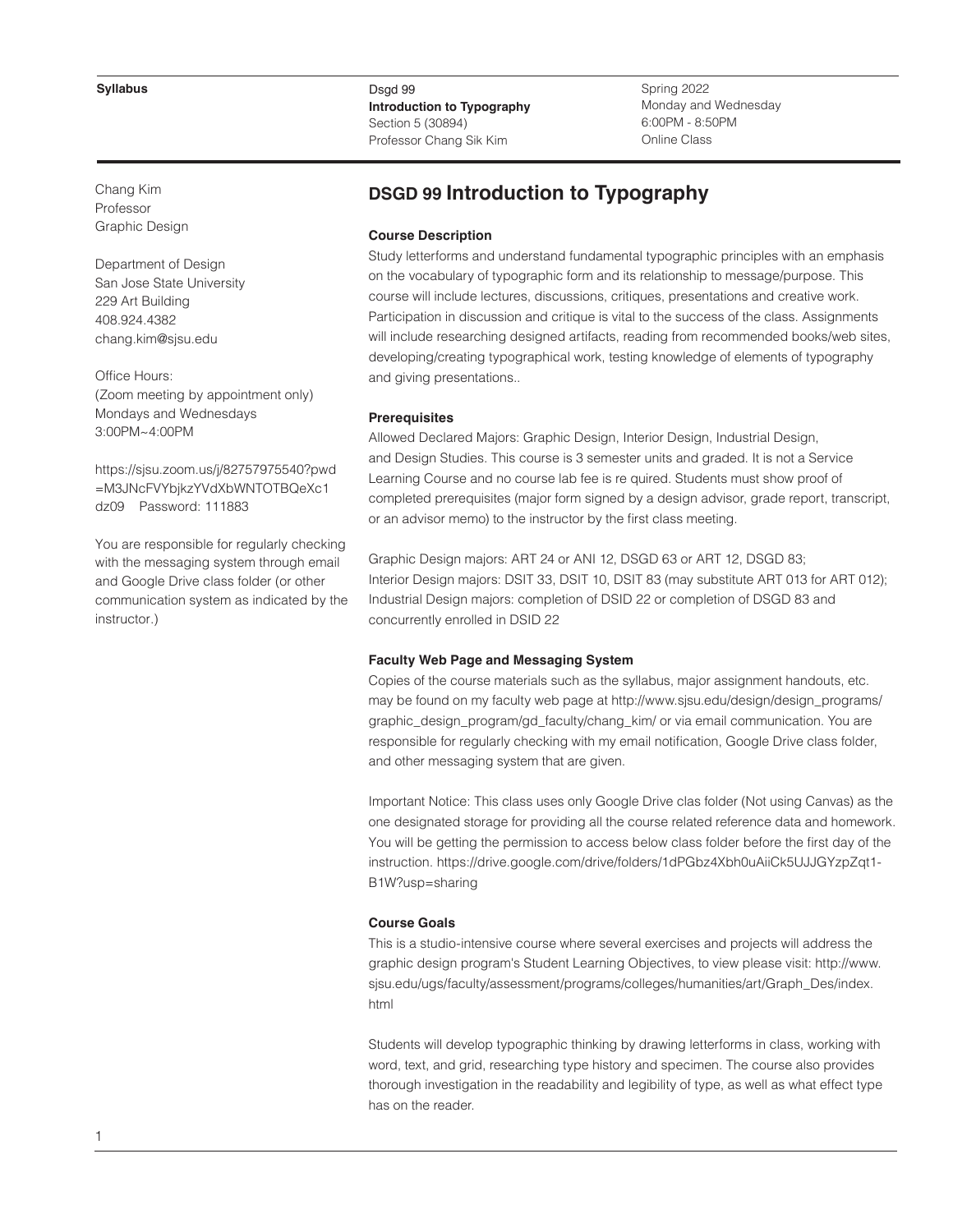Spring 2022 Monday and Wednesday 6:00PM - 8:50PM Online Class

Critiques, work-in-progress discussions, and assigned project reviews form the basis for group discussions within this class. You will be encouraged to develop evaluative skills, and articulate them in the critique format. You will also be challenged to determine goals and to make observations and decisions that result in concise, informative, and engaging visual statements.

#### **Course Content Learning Outcomes**

Upon successful completion of this course, you will, through experimentation, careful analysis, and evaluation, establish a basis for visual problem solving utilizing the following interrelated theories.

- History of type and print
- Type terminology (Anatomy of type)
- Type measurement
- Type style, family, and classification
- Readability and legibility
- Space (Letter space, word space, line space, counter space, surrounding space)
- The Grid: System and consistency

#### **Elements**

- The major forces of composition
- Space: the area in which all elements act.
- Line: an energy or force that can divide, penetrate, enclose, or define space, line can direct motion force, opposition, or shape.
- Solid: an unbroken area having definite shape.
- Mass: either a unit weight or the collective weight of a group of elements.
- Tone: shades of gray.
- Texture: interwoven pattern of light and dark tones.

## **Principles**

- The basic interrelated theories on how to build and work with the elements.
- Relationship: the connecting force (harmony & proportion).
- Transition: an orderly progression from one element to another implies the concepts of direction, movement, or flow through space and time.
- Repetition: the reoccurring use of the same element or theme.
- Opposition: the attraction of extremes, used to stimulate excitement, and tension.
- Hierarchy: the order of dominance among the various elements within a composition.
- Position: the placement of elements in a specific area. Position demands an under standing of space as an organized total to which elements are applied according to the various principles of design.

# **Design Attributes**

- Qualities or characteristics inherent in any composition or art form.
- Balance: a distribution of one or more elements which visually equal each other. Symmetrical balance is equal on both sides in weight and tone, while asymmetrical balance may be unequal in position and intensity.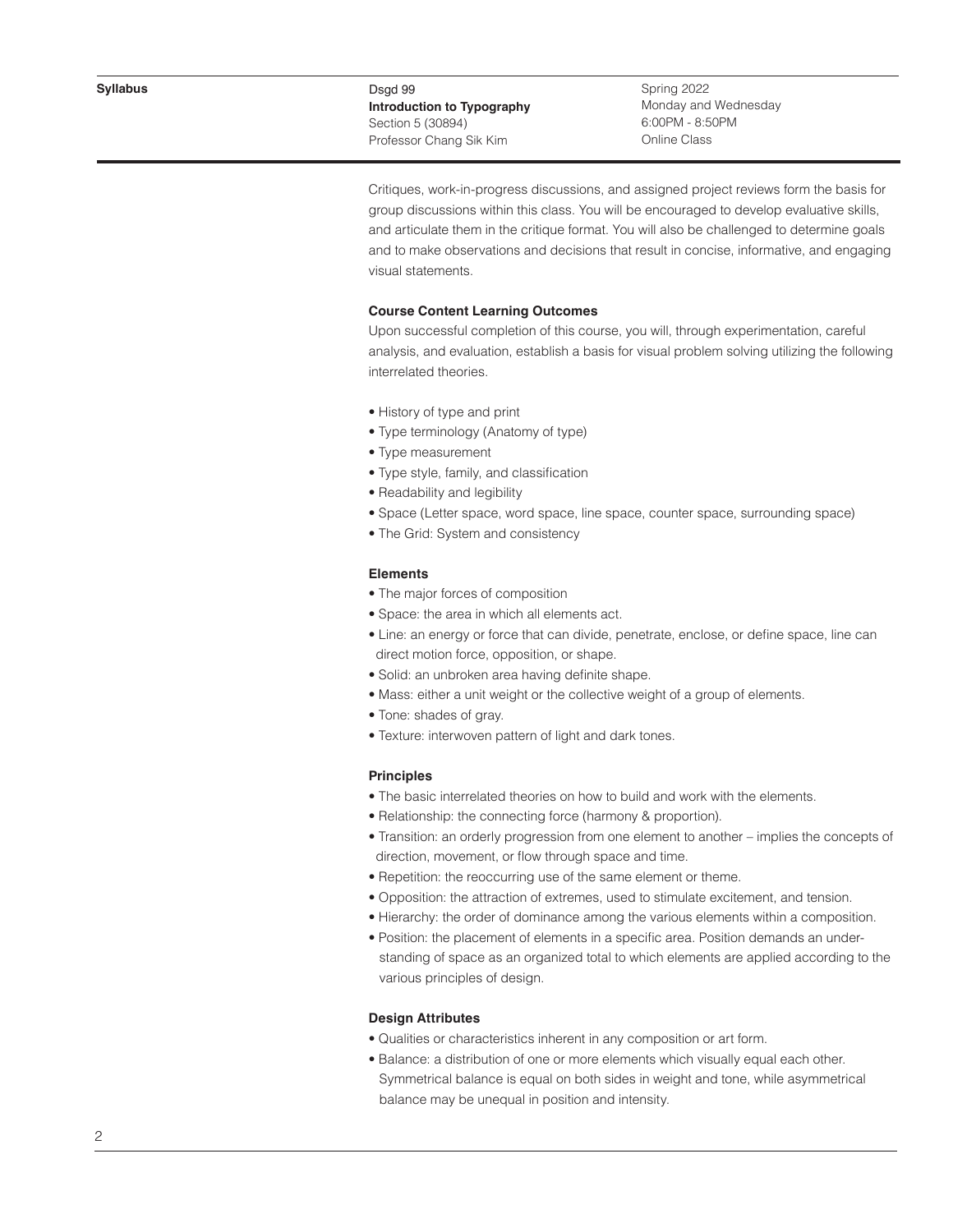Spring 2022 Monday and Wednesday 6:00PM - 8:50PM Online Class

- Contrast: an abrupt shift.
- Rhythm: the moving force connecting the elements within a composition.

## **Upon successful completion of this course, students will be able to:**

LO 01 – Identify letterforms and anatomy;

- LO 02 Understand type terminology;
- LO 03 Identify type style (roman, regular, italic, bold, etc.);
- LO 04 Identify families of type;
- LO 05 Identify fonts, and character sets;
- LO 06 Develop typographic craft, care, and precision
- LO 07 Measure, and how to align type
- LO 08 "See" type, (e.g., legibility, and readability)
- LO 09 Recognize type for appropriateness, and purpose
- LO 10 Understand type as image.
- LO 11 Apply attributes of communication design and develop effective verbal and visual methodologies and process for solving visual problems

#### **Recommended Texts/Readings**

Design Diaries: Creative Process in Graphic Design, Mark Adams, Lucienne Roberts, Rebecca Wright, Laurence King Publishers, USA (ISBN: 185669688X)

Thinking with Type: A Critical Guide for Designers, Writers, Editors, & Students, Ellen Lupton, Princeton Architectural Press, 2010 (ISBN-10: 1568989695)

The Elements of Typographic Style, Robert Bringhurst, Hartley and Marks Publishers, 2004 (ISBN-10: 0881792063)

The Complete Manual of Typography, James Felici, Adobe Press, 2002 (ISBN-10: 0321127307)

Stop Stealing Sheep & Find Out How Type Works, Erik Spiekermann, Adobe Press, 2002 (ISBN-10: 0201703394)

Typography: Macro + Micro Aesthetics (Fundamentals of typographic design) Willi Kunz, Niggli, 2000, 2nd edition

Typographic Design: Form & Communication, Rob Carter, Ben Day, and Philip Meggs., Wiley

Typography: A Manual of Design, Emil Ruder, Hastings House

# **Recommended bookstore**

William Stout Architectural Books: 804 Montgomery Street, San Francisco (T) 415 391 6757

## **Library Resources (liaison)**

The San Jose State University Library supports student access to information with in-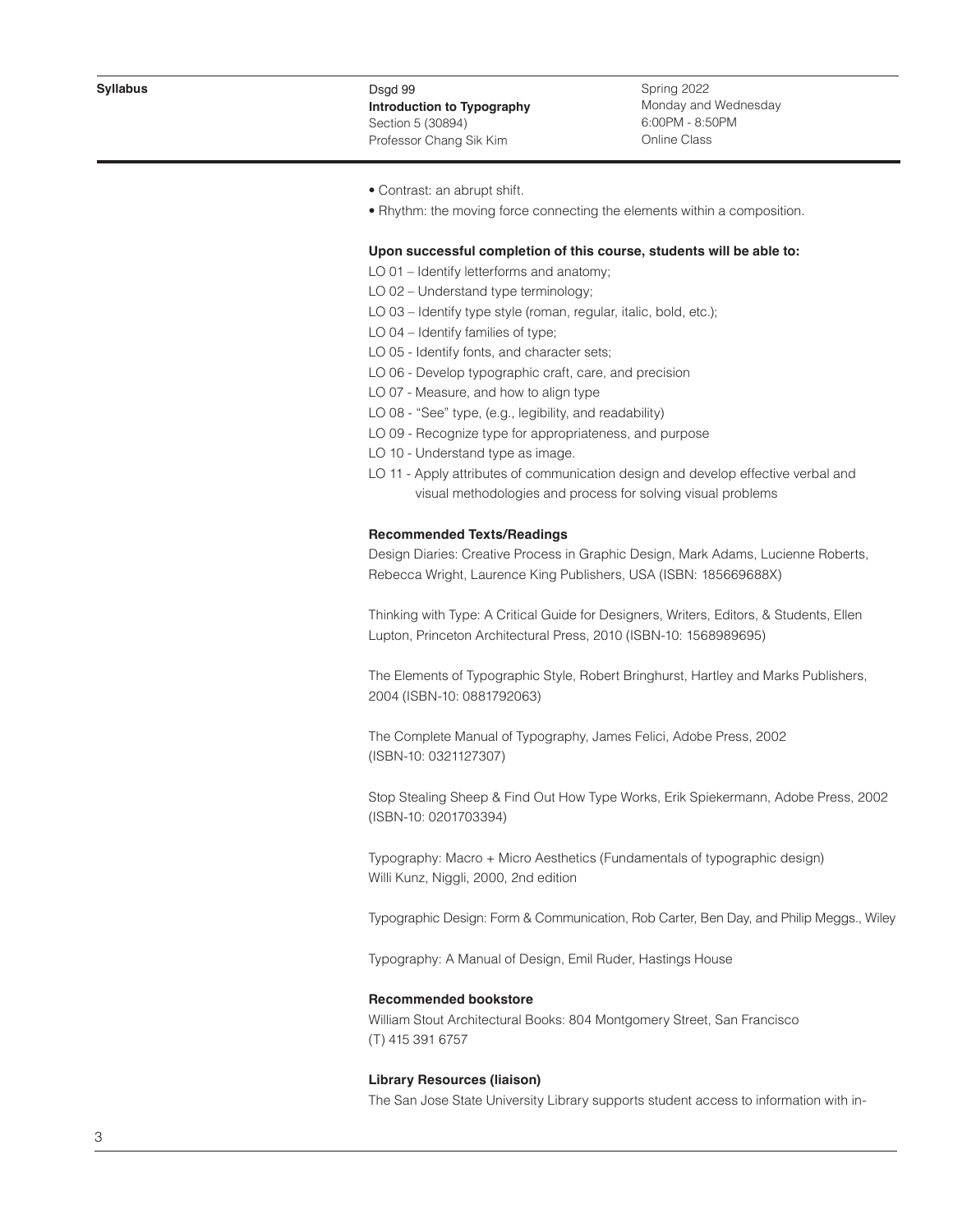Spring 2022 Monday and Wednesday 6:00PM - 8:50PM Online Class

person reference at the King Library Reference Desk and specialized support for Design online at http://libguides.sjsu.edu/design //GraphicDesign.

#### **Computer/Software and Material Requirements**

- Laptop computer with software—Adobe Creative Suite and type fonts
- Cutting mat approximately 18" x 24" (recommended)
- Digital camera (access)
- Felt-tip markers (basic set)
- Flash thumb drive
- blank recordable CD/DVD
- Ink-jet printer (11 x 17 recommended)
- Metal ruler
- Pencils: basic set, 2B, H, 2H etc.
- Tracing paper
- Oriental brush and black inks
- Push-pins
- Portable computer (required)
- Software (Adobe CS 5 or 6 required)
- Type fonts, software (required)
- "x-acto" knife
- Glue and spray adhesive with booth
- Others as necessary

#### **Expenses:**

The estimated cost for semester supplies/materials will vary according to the individual depending on your design outcomes. There is no course fee for this course. All BA students who registered this course are allowed to access free of charge software licensing, printing consumables, and related infrastructure through BA printing lab. However, due to the pandemic caused by COVID-19 Omicron recently, all campus course-related facilities are closed until Feb 13th, 2022. Thus, we could not access the GD print lab at this moment. However, you will be permitted to access printing lab as soon as the class mode resume back to "inperson mode" and the assignment will be required printing on papers as the final outcome to submit.

## **Course printing allowance:**

There is no course fee for this course. All BA Graphic Design major students who registered this course are allowed to access free of charge software licensing, printing consumables, and related infrastructure through BA print lab.

Students may access the graphic design program's in-house printing facility during the class session's open lab hours, all users must respect print lab policy's, as well as wireless printing procedures; the printing allowance includes course related materials only, 50 Black and White  $(8.5 \times 11)$  or  $(11 \times 17)$  and 30 color  $(8.5 \times 11)$  or  $(11 \times 17)$  prints.

However, during the online only class mode sessions, our course-related facilities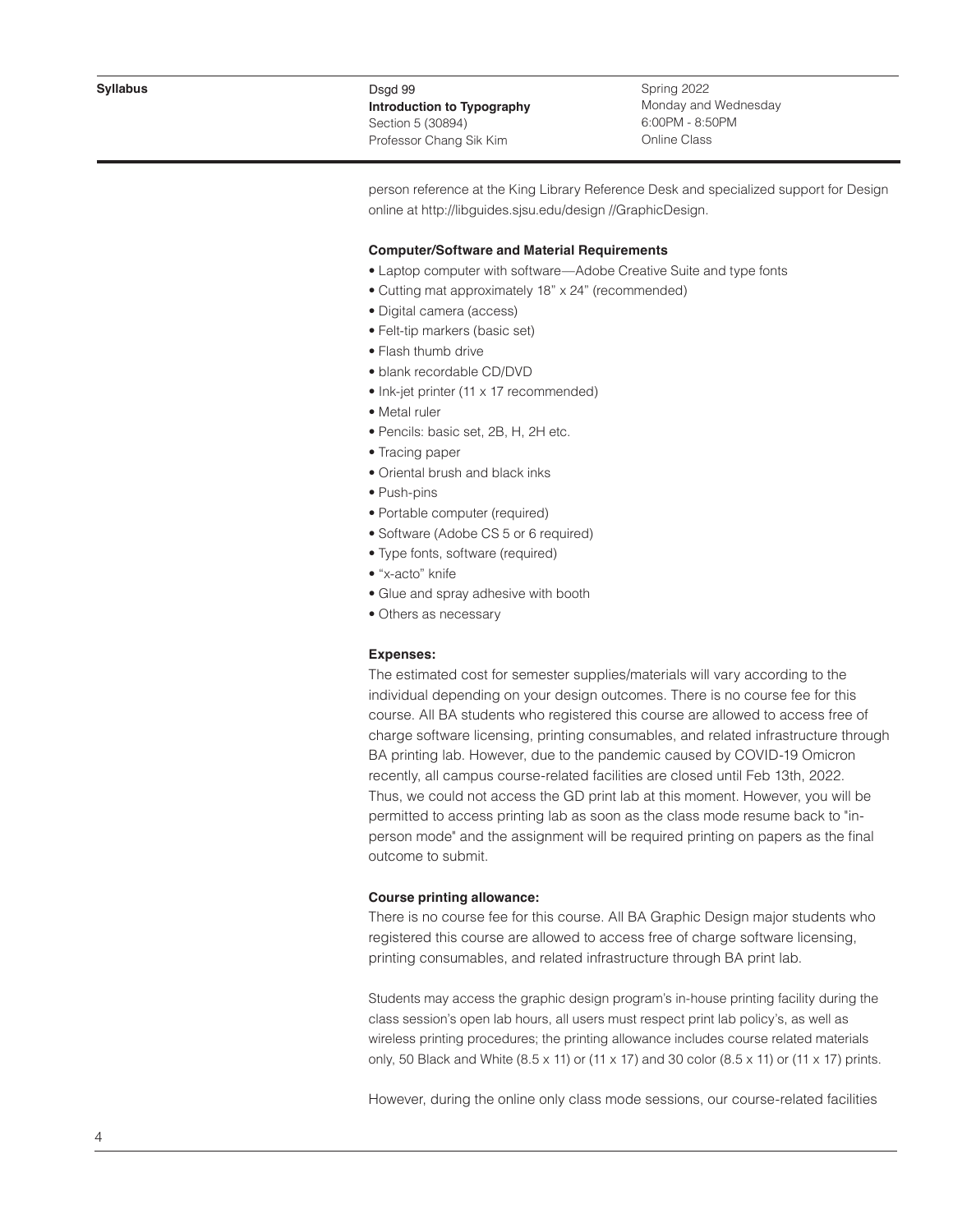Spring 2022 Monday and Wednesday 6:00PM - 8:50PM Online Class

are not accessible. You may only access our BA GD print lab during the class in session on the assigned dates only due to the safty control. You will be notified when you can access the print lab and require to submit the printed outcomes.

#### **Administrative Policies:**

This course is an essential component of your curriculum at SJSU. We have a good amount of work to complete this term, so in order professionally and effectively deliver the curriculum it is necessary to establish some ground rules. Students are expected to read this syllabus thoroughly and to observe all of the regulations laid out.

## **Course Tool and Faculty Communication**

Given the transition to remote learning for the semester ahead, I will be using the following platforms to distribute course materials and conduct course activities:

• Zoom: Our class meetings will be held via Zoom. Unless otherwise noted, we will meet at our regularly-scheduled class time. This is also where you will communicate with me and your classmates, give and receive feedback about work during the class in session. You also check in with your groups during the breakout session as well. Here is the link for our Zoom call registration in advance for the class meeting:

https://sjsu.zoom.us/j/82894465405?pwd=VTBWMWVSbHBmcGE4NTNOeFlaZkVCUT09 Password: 714726

• Google Drive: I will also be posting all of our class materials (including Lectures, Demos, Handouts,) to a folder on Google Drive. This will be our primary means for communication, download lecture reference, and assignment materials, as well as submission of your homework files. You are responsible for regularly checking the notification and agenda here to learn of any class updates. Make your homework file should be named as "LastName\_FirstName\_DsGD 99\_Project#)" when submitting. Here is a link to view our shared folder: https://drive.google.com/drive/folders/1dgTDyRmmzvj NpIORytOz2XLQKjzt1sFX?usp=sharing

• Email (chang.kim@sjsu.edu): This is the primary coomunication tool in genberal during the weekday only (MON through FRI) from 9am to 5pm (No weekend.)

• Office hours: My office hours will be held on Mondays and Wednesdays from 3pm to 4pm through Zoom meeting. You can email me for an appointment at chang.kim@sjsu.edu

# **Studio Expectations**

This course is an essential, foundational, component of your design curriculum at SJSU, and in order for each student to have a meaningful experience in this class, it is critical that we establish an atmosphere of mutual commitment and respect.

Success in this course is based on the expectation that students will spend, for each unit of credit, a minimum of 45 hours over the length of the course (normally three hours per unit per week) for instruction, preparation/studying, or course related activities, including but not limited to internships, labs, and clinical practice. Other course structures will have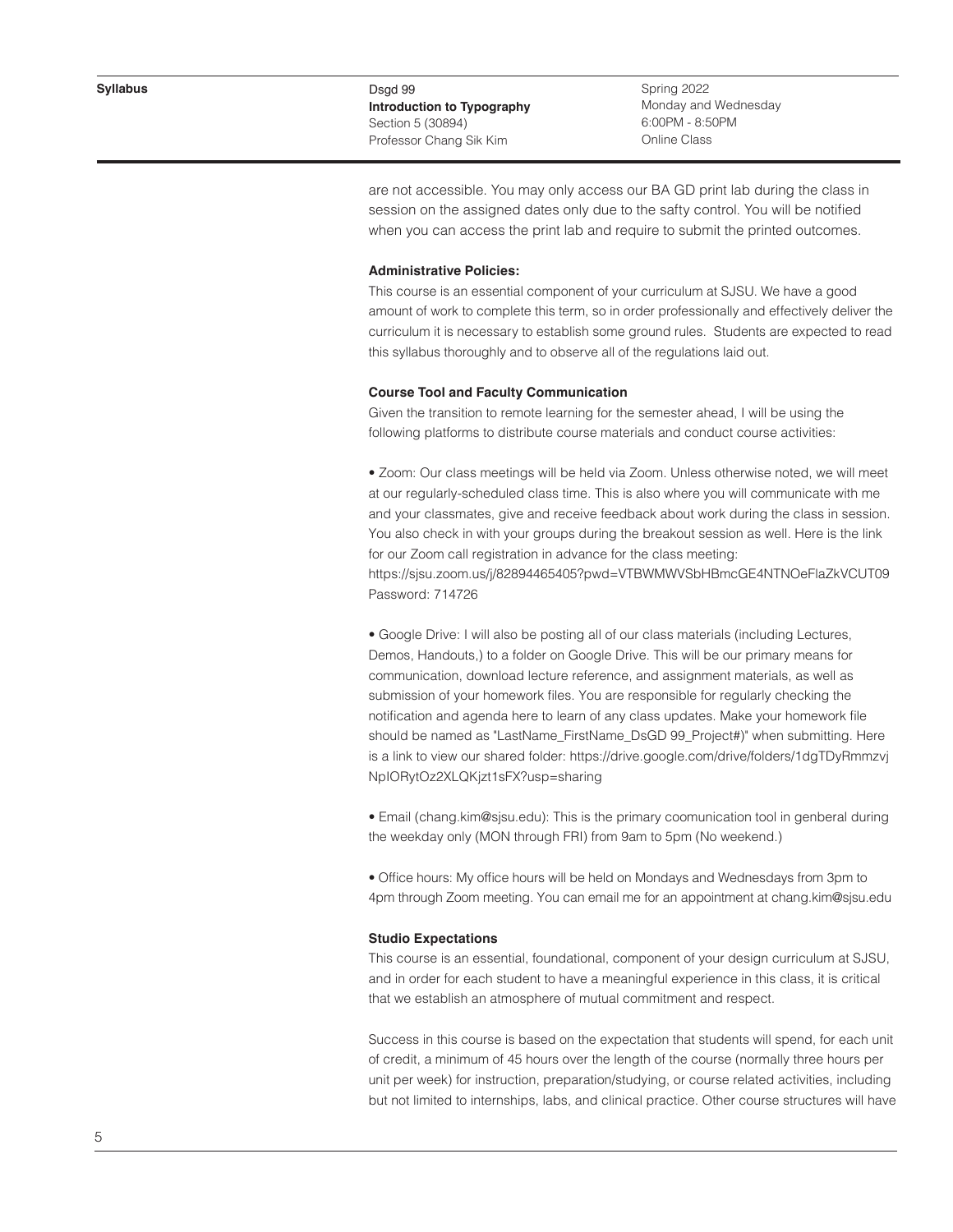Spring 2022 Monday and Wednesday 6:00PM - 8:50PM Online Class

equivalent workload expectations as described in the syllabus.

A safe and respectful community is everyone's responsibility: faculty and students alike. I encourage you to make friends in class and look out for each other. If you notice someone who might be in trouble or in need of assistance, don't hesitate to ask them if they need support, or let me know so I can help.

It is my intent that students from all backgrounds be well-served by this course, and that the experiences and perspectives each of you brings to this studio be viewed as a resource, strength and benefit. As a members of this class, we agree to do everything we can to contribute to a supportive, productive, and collaborative learning environment:

- Take every step necessary to minimize distractions during class.
- Come to class prepared with the necessary tools, materials, working digital files, and/ or research and reference materials. (Please make sure to have a charger handy, and make sure to implement a backup strategy.)
- Sign-in to our meetings on time and to remain until the class is over or excused. If you must leave before the end of class, please inform me before class and try your best not to disturb other students when you leave. If you get disconnected, simply rejoin the call using the same link.
- If you are absent, find out what you missed from a classmate, and come to the next class prepared, as if you did not miss a class. If you have specific questions that cannot be answered by your classmates, you may email me. (Please do not email me asking, "What did I miss?")
- Be respectful during lectures and when other students are presenting. Keep your attention on the presenter, take notes, and ask for clarification when it's needed.

## **On-line class protocol**

We are involved in a mutually beneficial communal learning experience, one that requires full attention and respectful behavior toward all members of the class. In order to maximize the learning experience, students are requested to observe the following etiquette guidelines:

- Students must take every step necessary to minimize distractions during class.
- Students are expected to arrive on time and to remain in class until the class is over, or excused. Be ready in the waiting room 10 minutes before the class starting time until allowing to be accessed in the main room in ZOOM on-line class meeting. If you have a prior engagement that requires you to leave before the end of class, please inform the instructor before class and take pains not to disturb other students when you leave.
- Announcements, handouts, and assignments are issued at the beginning of class. All critiques begin 10 minutes after official class start time; no work is to be added to the wall after a critique begins. It is your responsibility to inform yourself of any announcements or requirements that you miss due to late arrivals. Please do not interrupt class to ask about these. Remain after class if you have questions.
- Electronic devices not directly pertaining to your participation in this class must be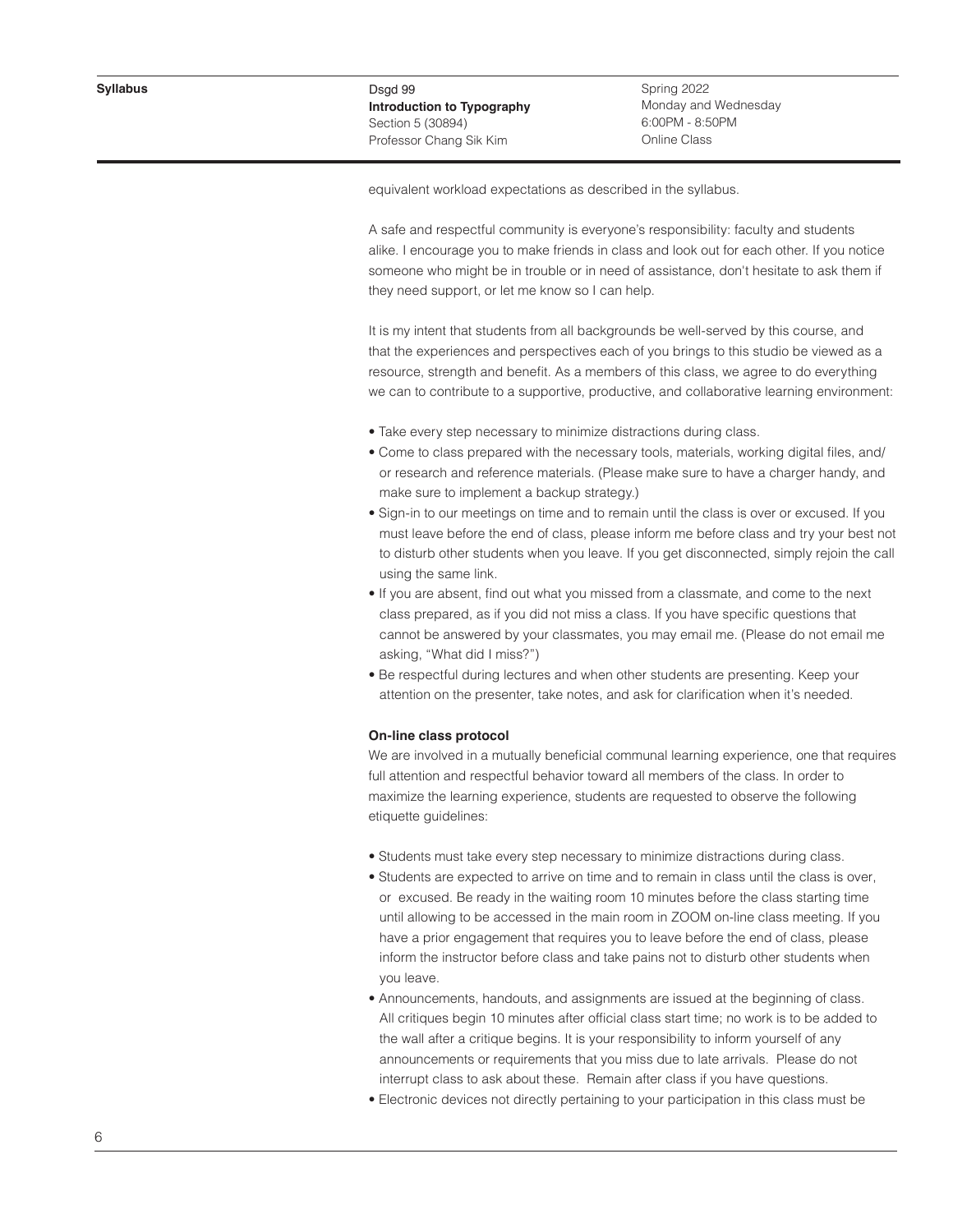#### **Syllabus**

# Dsgd 99 **Introduction to Typography** Section 5 (30894) Professor Chang Sik Kim

Spring 2022 Monday and Wednesday 6:00PM - 8:50PM Online Class

Semester grade will be weighted according to the following percentages:

Proportion of each grading segment

- 55% Exercises (1 through 11)
- 15% Project 1
- 30% Project 2
- 100% Total

## Grading Scale

| A+   | 95% and above |
|------|---------------|
| А    | $94\% - 92\%$ |
| А-   | 91% - 90%     |
| B+   | 89% - 85%     |
| B    | 84% - 82%     |
| B-   | 81% - 80%     |
| $C+$ | 79% - 75%     |
| C    | 74% - 72%     |
| $C-$ | 71% - 70%     |
| D+   | 69% - 65%     |
| D    | 64% - 62%     |
| D-   | 61% - 60%     |
| F    | below 60%     |

 turned off and put away before class starts. This means you may not place or receive calls, messages, play games, check e-mails, surf the web, pop into Facebook, etc.

- Laptops are to be used for course-related purposes only.
- Please do not eat during class, but drinking is allowed.
- Socializing during lectures or when other students are presenting material for the benefit of the class is counterproductive and inconsiderate.
- Turn on the video feature on ZOOM when checking attendance.
- Turn off the microphone feature on ZOOM during the lecture and tutorial session.
- You may ask any time if you have questions during the lecture or discussion.
- You are required to participate fully 3-hour session including, lecture, tutorial, small group discussion (breakout room), and in-class exercise practice, etc.
- The homework must be uploaded onto the designated folder in the Google drive class folder 1 hour before the class starts. Incomplete submission will be considered missing homework and be resulted in a grade reduction.
- 5 minutes-long Individual critique will be assigned to each student based on a specific time frame (this will be announced before the class time.) While conducting individual critique, the rest of the students should be in place to breakout rooms for the small group discussions.
- It is expected that there will be about 2 hours of homework for each hour of class. Thus, there will be minimum of totally 12 hours per week for your homework.

# **Dropping and Adding:**

Students are responsible for understanding the policies and procedures about add/drop, grade forgiveness, etc. Refer to the current semester's Catalog Policies section at http:// info.sjsu.edu/static/catalog/policies.html. Add/drop deadlines can be found on the current academic calendar web page located at http://www.sjsu.edu/academic\_programs/ calendars/academic\_calendar/. The Late Drop Policy is available at http://www.sjsu.edu/ aars/policies/latedrops/policy/. Students should be aware of the current deadlines and penalties for dropping classes. Information about the latest changes and news is available at the Advising Hub at http://www.sjsu.edu/advising/.

## **Grading Policy:**

The project and course performance will be evaluated according to the following components Each project (2 or more) will be graded upon completion and assigned a letter grade according to the University policy—A through F. An incomplete will be granted to students with documented extenuating circumstances e.g. debilitating illness, family emergency etc. Bases for the grading are below:

## • Problem solving skills

Planning, organizing, research and content gathering (message development), analysis, sketching and content integration.

## • Formgiving skills

Design exploration, development, and refinement. The synthesis of the elements, principles, and attributes of form into an effective, evocative product. The verbal/visual investigation of form and function.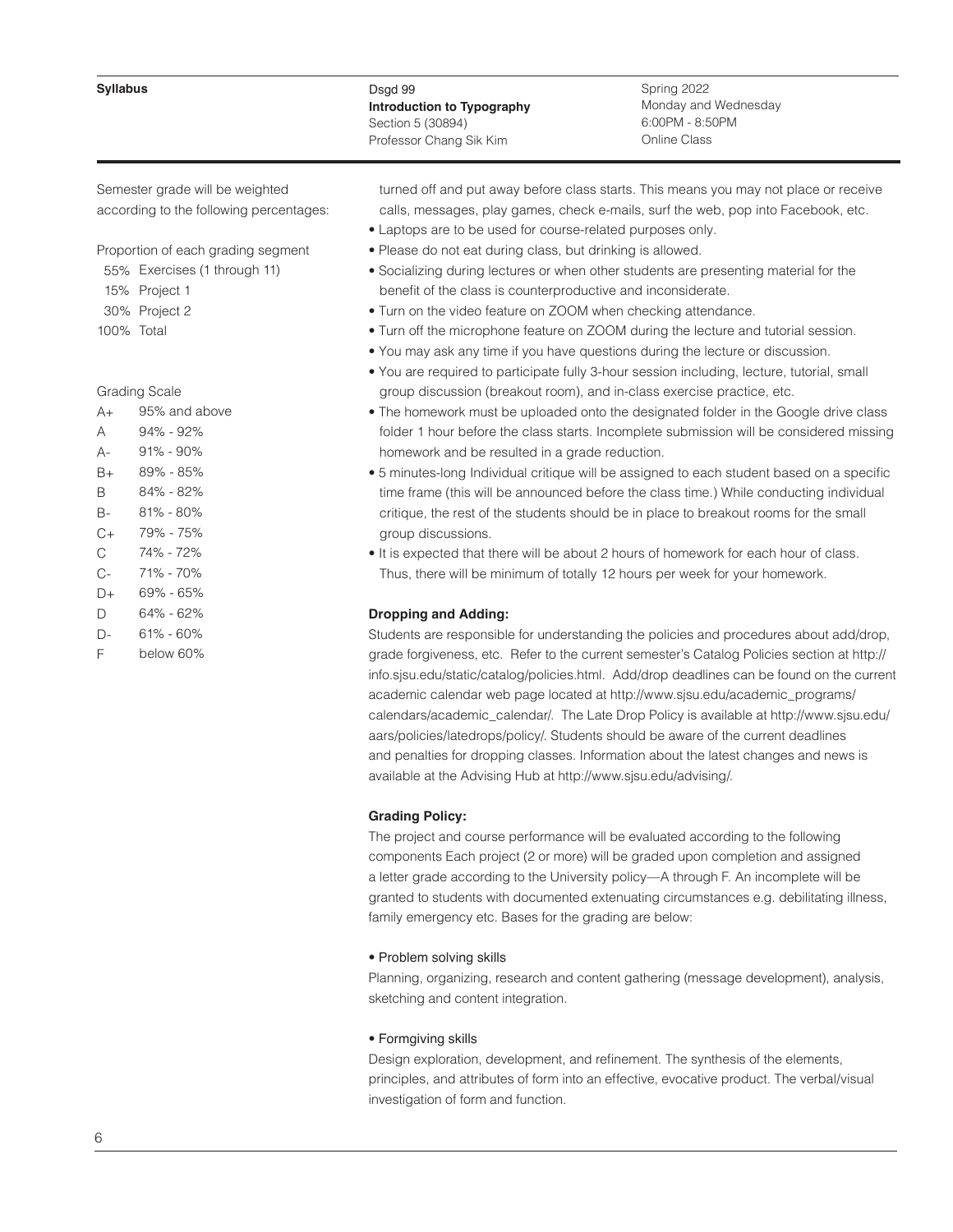Spring 2022 Monday and Wednesday 6:00PM - 8:50PM Online Class

## • Presentation skills

The skill, dexterity, and attention to detail exhibited in presentation. The quality of line and form necessary for effective visual communication.

#### • Participation and Preparation

Producing appropriate solutions to all required phases of development on projects both in quality and quantity. Engaged in class critiques and activities.

#### **Grading Scale:**

#### • A-, A,  $A_{+}$  = Excellence (3.7–4.0)

Student consistently delivers creative and high quality work and demonstrates the ability to explore a wide range of alternative options as well as the ability to make intelligent and informed decisions on the final solution. Student is able to refine final solutions to instructor feedback. Student shows the ability to communicate ideas clearly and completely, both visually and verbally. Well-crafted and informed arguments support any and all design decisions. All projects are complete and on time. Student demonstrates a strong, engaged effort in work and in class. Student maintains at all times a positive attitude and commitment towards the profession, classmates, the instructor and their own development. Student participates in all regularly scheduled classes.

#### • B-, B, B+ = Very good work  $(2.7-3.6)$

Student demonstrates an above average effort in all areas. Work is complete and demonstrates no craft or technical problem areas. Student shows the ability to communicate decent rationale for design decisions and demonstrates improvement in all areas of professional development as a designer. Student maintains a positive attitude and involvement in all coursework and class activities.

## $\bullet$  C-, C, C+ = Adequate, average work (1.7–2.6)

Student produces the minimum work required at an average quality level and provides basic explanations for design decisions. Student demonstrates a basic understanding of the principles presented in class and may have some craft and technical problem areas. Student demonstrates average participation in all regularly scheduled classes.

• D-, D,  $D_+$  = Poor work and lack of effort  $(0.7-1.6)$ 

Student produces the minimum work required at below average quality and demonstrates little understanding of the principles

#### $\bullet$  F = Failure to meet the course requirements (0.0–0.6)

Student demonstrates a lack of understanding of the basic principles discussed in class and is unable to convey creative and craft and technical ability as required. Student has little or no involvement in class discussions, repeatedly misses deadlines or critiques, and demonstrates little commitment to learning and their own development. Student shows little participation and/or is consistently late for class.

Important Notes about Grading All assignment are graded, therefore you should do your best on them or your course grade will be adversely affected. It is very important to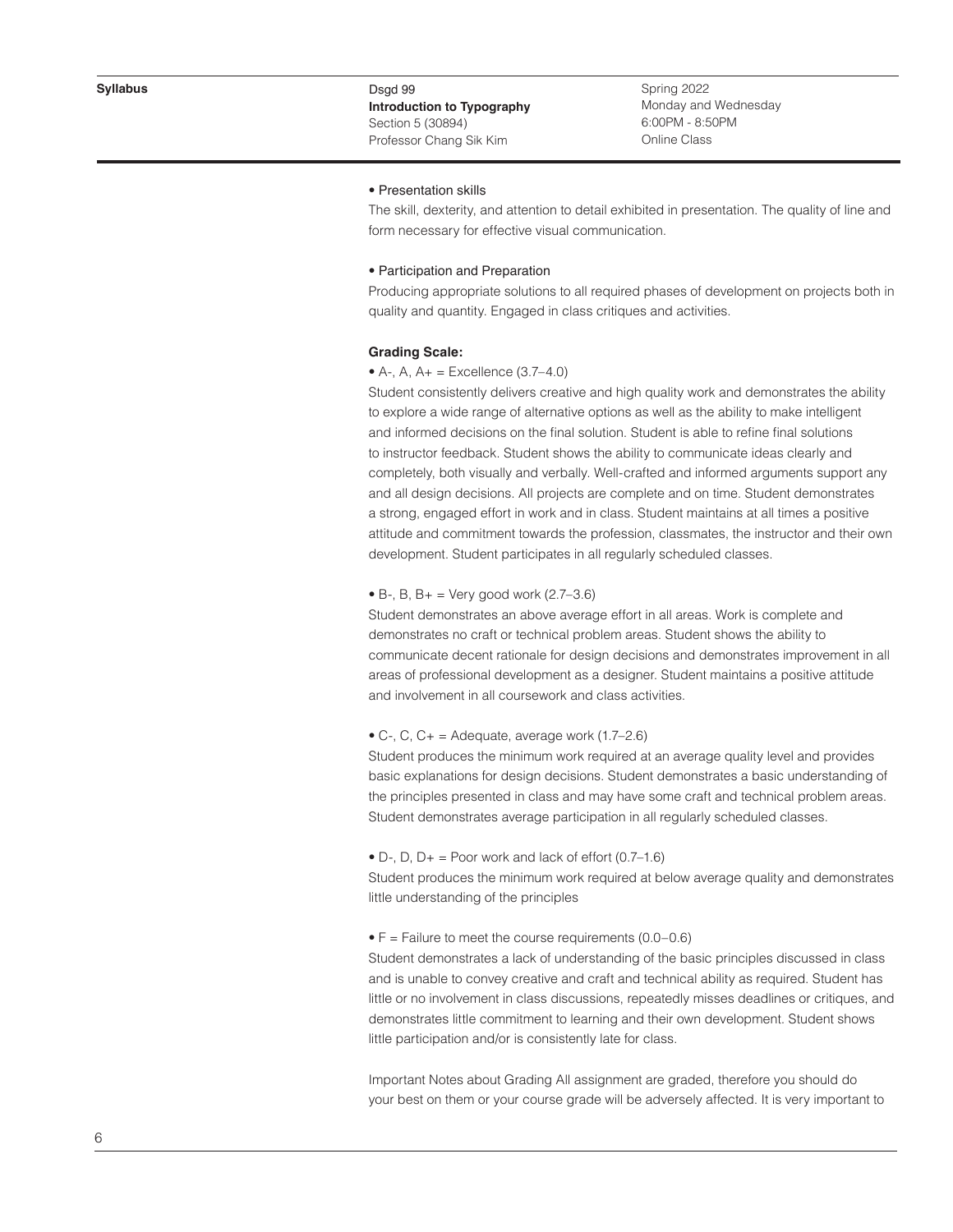Spring 2022 Monday and Wednesday 6:00PM - 8:50PM Online Class

complete all of them because:

- Each develops a skill necessary for successful completion of assignments
- Missing a portion of these assignments can lower your course grade substantially

#### **Assignment Submission**

Specifics for each printed project will be described in class. Besides, you will also turn in digital files as follows for some projects & assignments:

At each due date of the assignments, students are required to submit the assignment with a PDF and high- res image(s) of the final assignment. Upload your homework to Google Drive (You will receive email invitation to shared folder). All files must be labeled with your full name and assignment number (LastName\_FirstName\_DsGD 99\_Project#). Submit the files via Google Drive Class folder to "DSGD 99\_S2021". More specific format and guideline will be provided later during the regular class meetings.

#### **Deadlines:**

On the regularly scheduled Final Exam day and time is when you will submit the last project. No extensions will be given except in cases of documented emergencies, serious illness. If such a circumstance should arise, please contact the instructor as early as possible and be ready to provide documentation.

# **Late Assignments
:**

It is essential that you keep up with the course work and submit all assignments in a timely manner. Assignments will lose a full letter grade for each day late. Graded assignments more than 3 days late will not be accepted. In such cases, a grade of zero credit will be entered.

### **Extra Credit:**

Out of general fairness to all students, there will be no opportunities for extra credit assignments given in this class in general. However, making revisions to the projects is highly recommended to improve better quality of the final portfolio.

#### **University Policies:**

## Academic Integrity

Your commitment as a student to learning is evidenced by your enrollment at San Jose State University. The University's Academic Integrity policy, located at http://www.sjsu. edu/senate/S07-2.htm, requires you to be honest in all your academic course work. Faculty members are required to report all infractions to the office of Student Conduct and Ethical Development. The Student Conduct and Ethical Development website is available at http://www.sa.sjsu.edu/judicial\_affairs/index.html.

Instances of academic dishonesty will not be tolerated. Cheating on exams or plagiarism (presenting the work of another as your own, or the use of another person's ideas without giving proper credit) will result in a failing grade and sanctions by the University. For this class, all assignments are to be completed by the individual student unless otherwise specified. If you would like to include your assignment or any material you have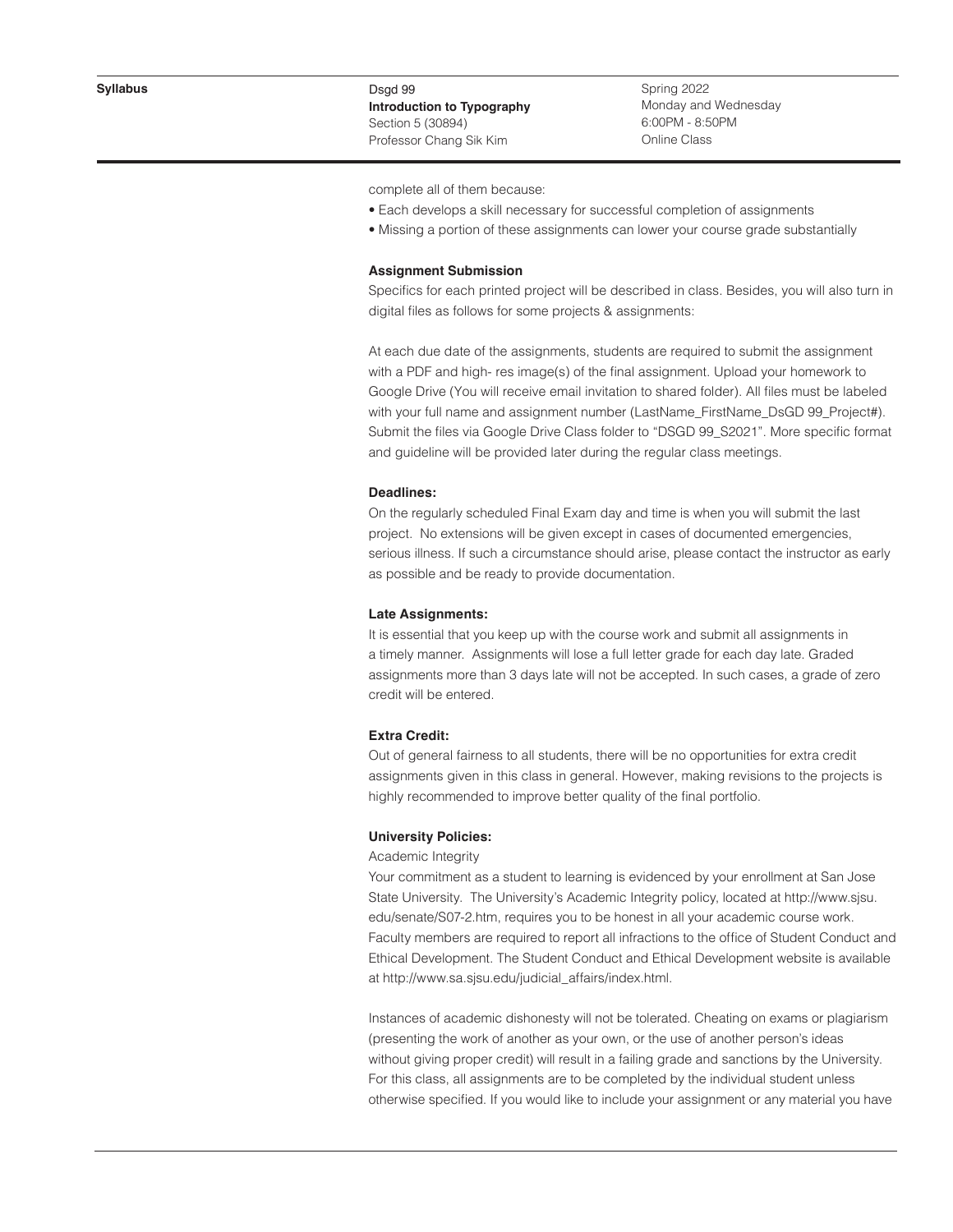Spring 2022 Monday and Wednesday 6:00PM - 8:50PM Online Class

submitted, or plan to submit for another class, please note that SJSU's Academic Policy S07-2 requires approval of instructors.

#### **Campus Policy in Compliance with the American Disabilities Act:**

If you need course adaptations or accommodations because of a disability, or if you need to make special arrangements in case the building must be evacuated, please make an appointment with me as soon as possible, or see me during office hours. Presidential Directive 97-03 requires that students with disabilities requesting accommodations must register with the Disability Resource Center (DRC) at http://www.drc.sjsu.edu/ to establish a record of their disability.

# **Student Technology Resources:**

Computer labs for student use are available in the Academic Success Center located on the 1st floor of Clark Hall and on the 2nd floor of the Student Union. Additional computers are also available in the Martin Luther King Library. A wide variety of audio-visual equipment is available for student checkout from Media Services located in IRC 112. These items include digital and VHS camcorders, VHS and Beta video players, 16 mm, slide, overhead, DVD, CD, and audiotape players, sound systems, wireless microphones, projection screens and monitors.

#### **Student affairs:**

The Division of Student Affairs provides a wide variety of services – career development, health and wellness, campus life, leadership development, cross cultural experiences, disability resources, psychological counseling, student housing, recreation, and cocurricular events. If you are interested in learning more about the departments and opportunities and services, please visit http://www.sjsu.edu/studentaffairs/

### **Campus Emergency and Other Aid:**

Emergency call: Call to the police office at 911 or pick up a Blue light phones. Escort Service: 4-2222. "Individuals with disabilities may contact the Disability Resource center on campus, 924-6000, Administration building 110, for a variety of formats such as Braille, large print, sign interpreters, assistive listening devices, audio tape, and accommodations for physical.

#### **Learning Assistance Resource Center:**

The Learning Assistance Resource Center (LARC) is located in Room 600 in the Student Services Center. It is designed to assist students in the development of their full academic potential and to inspire them to become independent learners. The Center's tutors are trained and nationally certified by the College Reading and Learning Association (CRLA). They provide content-based tutoring in many lower division courses (some upper division) as well as writing and study skills assistance. Small group, individual, and drop-in tutoring are available. Please visit the LARC website for more information at http://www.sjsu.edu/larc/.

#### **SJSU Writing Center:**

The SJSU Writing Center is located in Room 126 in Clark Hall. It is staffed by professional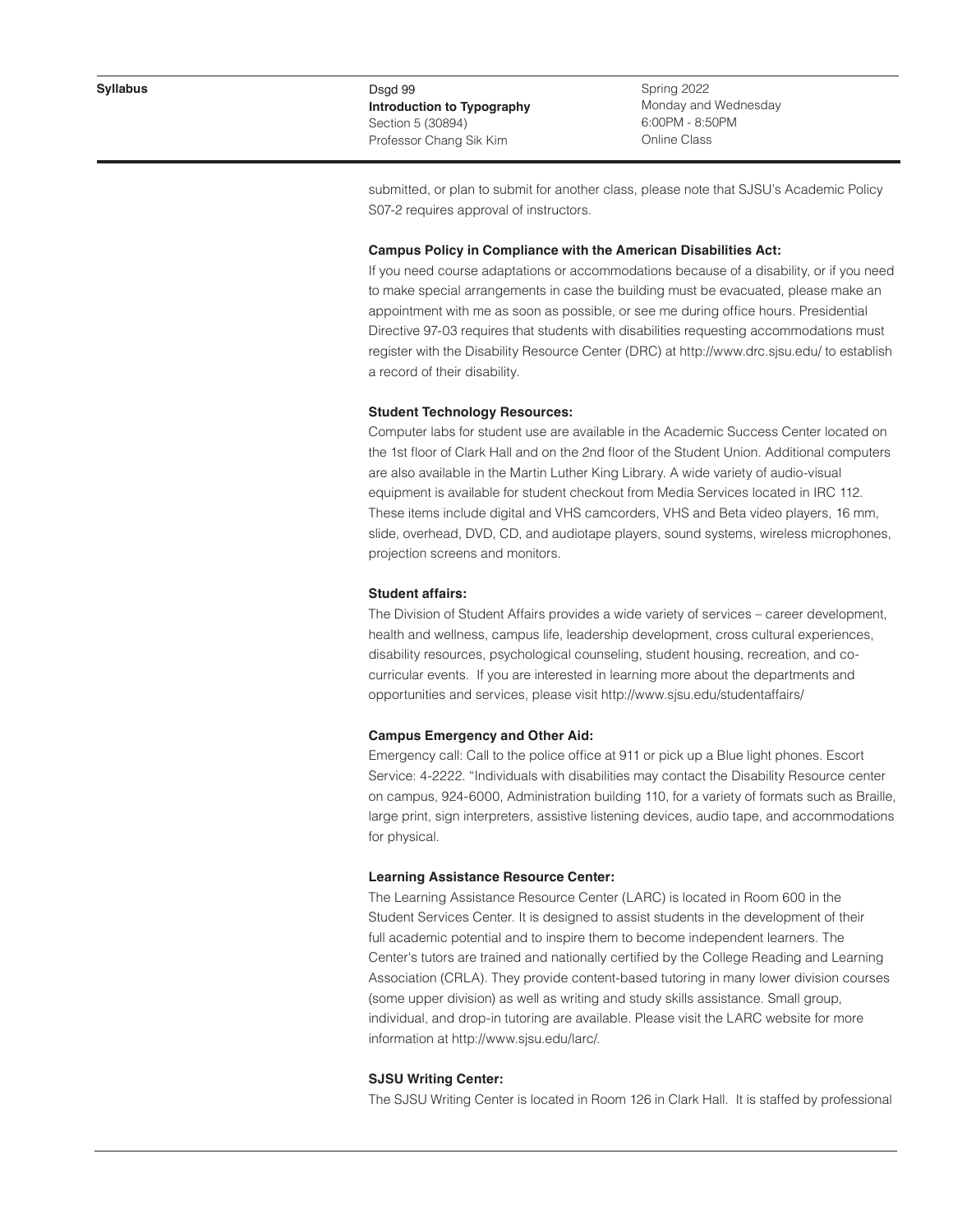Spring 2022 Monday and Wednesday 6:00PM - 8:50PM Online Class

instructors and upper-division or graduate-level writing specialists from each of the seven SJSU colleges. Our writing specialists have met a rigorous GPA requirement, and they are well trained to assist all students at all levels within all disciplines to become better writers. The Writing Center website is located at http://www.sjsu.edu/writingcenter/about/staff/.

# **Peer Mentor Center:**

The Peer Mentor Center is located on the 1st floor of Clark Hall in the Academic Success Center. The Peer Mentor Center is staffed with Peer Mentors who excel in helping students manage university life, tackling problems that range from academic challenges to interpersonal struggles. On the road to graduation, Peer Mentors are navigators, offering "roadside assistance" to peers who feel a bit lost or simply need help mapping out the locations of campus resources. Peer Mentor services are free and available on a drop –in basis, no reservation required. The Peer Mentor Center website is located at http://www.sjsu.edu/muse/peermentor/

# **Campus Emergency Numbers:**

Police 911 Escort Service 4-2222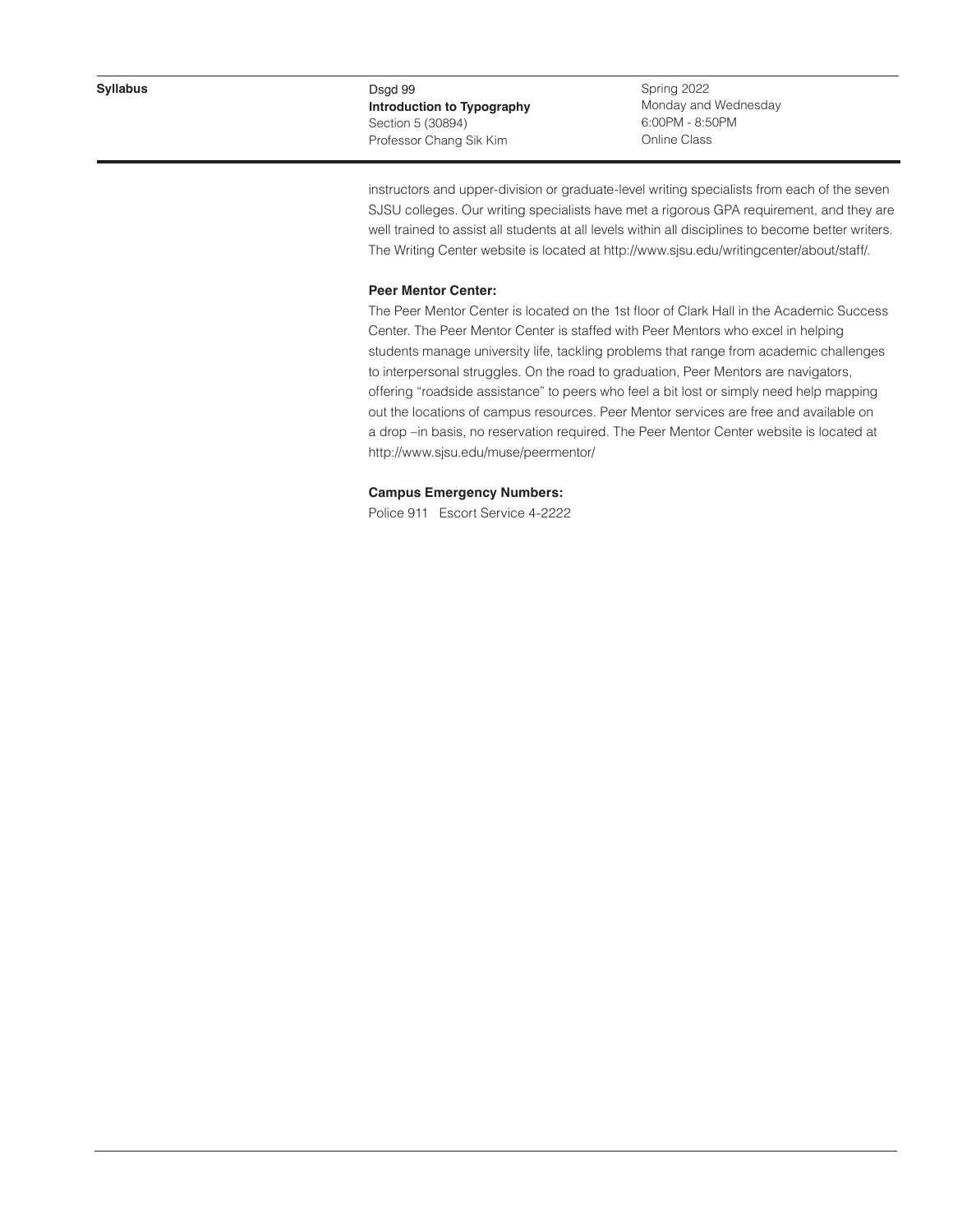# **Time line**

|        |                        | This schedule is used as a guideline and subject to change with fair notice.                                                                                                                                                                                 |
|--------|------------------------|--------------------------------------------------------------------------------------------------------------------------------------------------------------------------------------------------------------------------------------------------------------|
| Week 1 | 01/26 WED On-line mode | Course Introduction and administrative paperwork<br>Lecture: 'history of type and typography' and Course reference websites                                                                                                                                  |
|        | 01/31 MON On-line mode | Lecture and tutorial: 'type terminology (anatomy of type), type style, type family, type<br>classification, characters, setting, and measurement'<br>Exercise 1: Type montage by using magazine cut out letters                                              |
| Week 2 | 02/02 WED On-line mode | Exercise 2A: Type anatomy and structure analysis: part 1 (serif type)<br>Exercise 2B: Lettering: part 1 (serif type)                                                                                                                                         |
|        | 02/07 MON On-line mode | Exercise 3A: Type anatomy and structure analysis: part 2 (sans serif type)<br>Exercise 3B: Lettering: part 2 (sans serif type)                                                                                                                               |
| Week 3 | 02/09 WED On-line mode | Exercise 4A: Type anatomy and structure analysis: part 3 (display type)<br>Exercise 4B: Lettering: part 3 (display type)                                                                                                                                     |
|        | 02/14 MON On-line mode | Lecture and tutorial: 'discovering the visual illusion of typography'<br>Exercise 5: found types (photography+typography) part 1                                                                                                                             |
| Week 4 | 02/16 WED On-line mode | Lecture and tutorial: 'discovering the personality of typography'<br>Exercise 6: found types (photography+typography) part 2                                                                                                                                 |
|        | 02/21 MON On-line mode | Lecture and tutorial: 'contrast, harmony, balance, transition, and layers'<br>Exercise 7: typographic composition by contrast principles and gestalt principles<br>(Scale, weight, proportion, angle, color, tone, texture, and figure and ground: 8 panels) |
| Week 5 | 02/23 WED On-line mode | Exercise 7: typographic composition by contrast principles and gestalt principles                                                                                                                                                                            |
|        | 02/28 MON On-line mode | Work in class<br>Progression Review 1 (Individual critique)                                                                                                                                                                                                  |
| Week 6 | 03/02 WED On-line mode | Lecture and tutorial 'hierarchy (priority), space (kerning, word spacing, leading,<br>counter, depth, and surrounding space)' and readability vs legibility<br>Exercise 8: typographic adjustment                                                            |
|        | 03/07 MON On-line mode | Exercise 8: typographic adjustment                                                                                                                                                                                                                           |
| Week 7 | 03/09 WED On-line mode | Lecture and tutorial: 'visual transformation'<br>Exercise 9: the 3 panels (1. line & shape, 2. type only, 3. combination of all elements)                                                                                                                    |
|        | 03/14 MON On-line mode | Exercise 9: the 3 panels 'visual transformation'                                                                                                                                                                                                             |